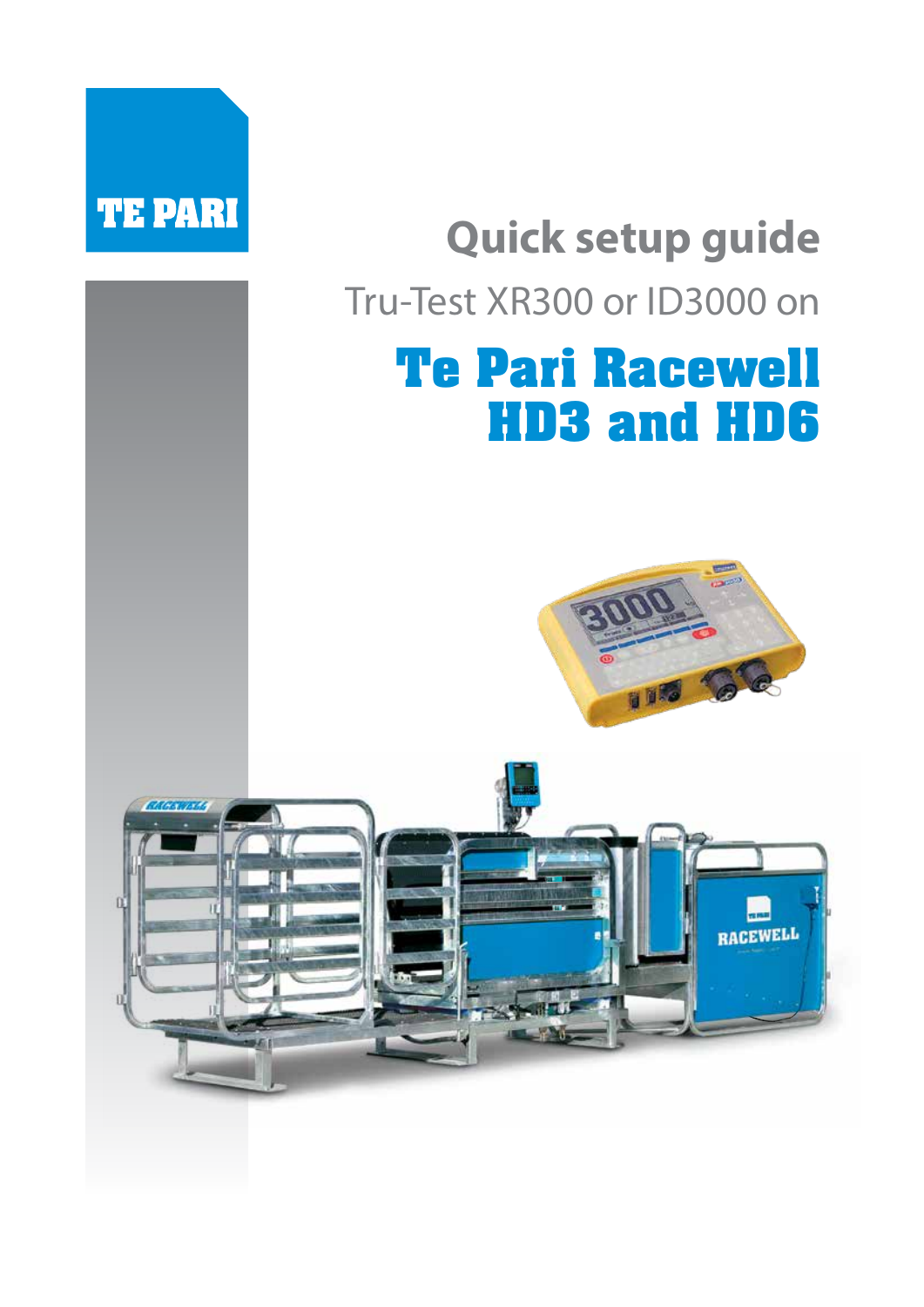#### **Overview**

The primary buttons used during setup



### **Selecting and setting items - Read this first**

**To change an item you enter its screen by pressing the blue soft key below its title in the lower screen area Changing an items setting is either a keyed in entry or a selection from a list.**

#### **1) Selecting and changing a setting from a list of options:**

Use the Arrow keys to highlight the entry on screen Press the **ENTER** key to display the list of available options for the entry Arrow to highlight the required option Press the **ENTER** key to select the option and close the list

#### **2) Select and change the setting with keypad input:**

You still arrow to the entry you wish to change but then you key in the data using the keypad Once keyed in press the **ENTER** key to accept your entry and move on.

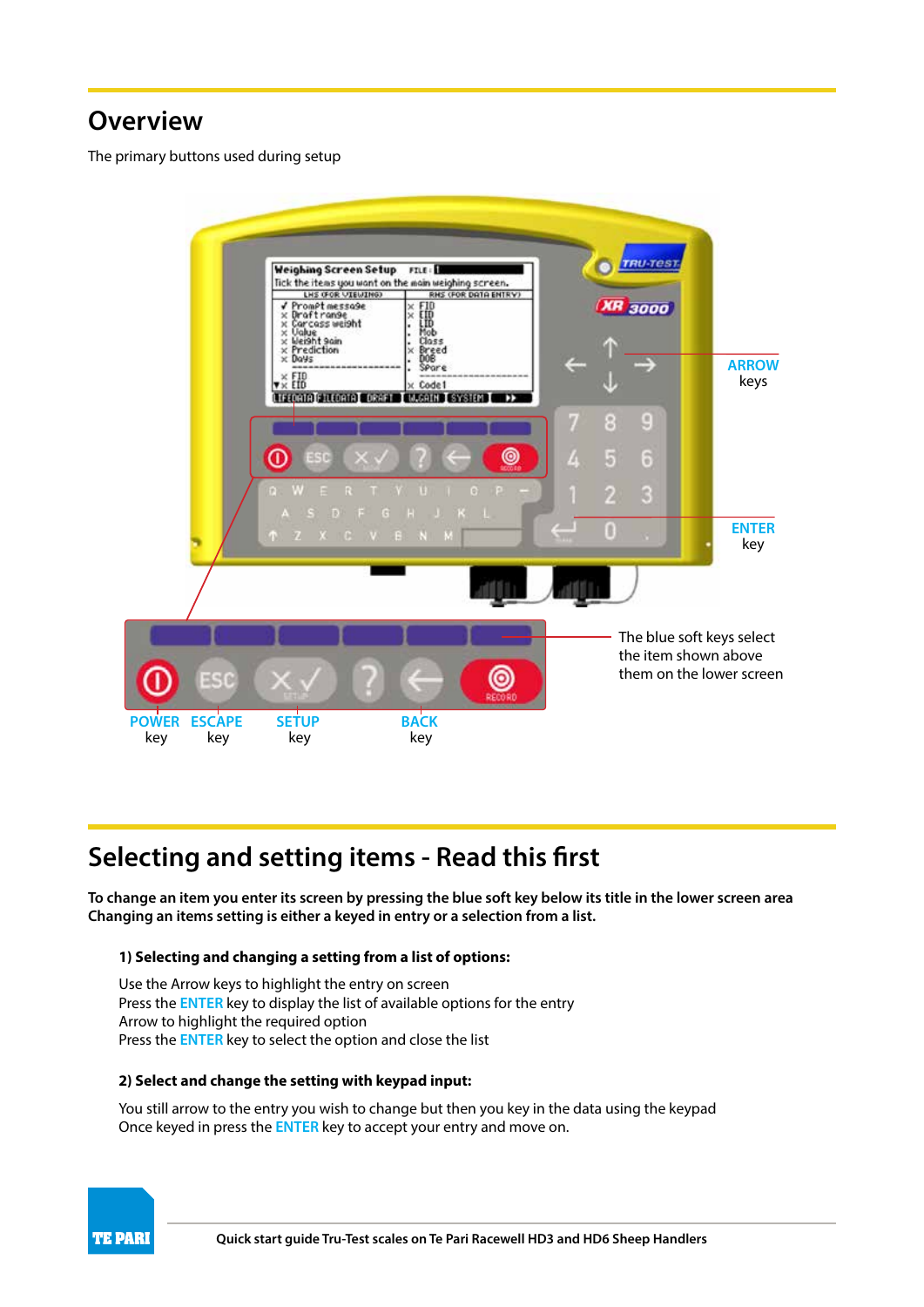### **Physical Connections**

Press the **SETUP** key

Before using your weigh scale please read the owner's manual and completely charge up your weigh scale system.

Connect the comms lead connection between your Tru-Test scale and the Racewell Super Handler.

For further support contact your local Tru-test area representative, visit the website at www.tru-test.com or call technical assistance on 0800 2632 787

### **Activate drafting and setting your drafting weight ranges**



| Weighing Screen Setup<br>FILE:<br>Tick the items you want on the main weighing screen.<br><b>RHS (FOR DATA ENTRY)</b><br>LHS (FOR VIEWING)<br>Promptmessage<br>$\times$ FID<br>EID<br>Draftran9e<br>×<br>ΙD<br>Carcass weight<br>Mob<br>Value<br>Wei9ht 9ain<br>Class<br>ediction:<br>Breed<br>×<br>Dous<br>DOB<br>SPare<br>FI0<br>$\blacktriangledown \times$ EID<br>$\times$ Code 1<br>LIFEORIA FILEDAIR ORAFI LU.CAIN I SYSIEM I<br>▸ | Press the blue soft key below<br><b>DRAFT</b> on the screen                                                                     |  |
|------------------------------------------------------------------------------------------------------------------------------------------------------------------------------------------------------------------------------------------------------------------------------------------------------------------------------------------------------------------------------------------------------------------------------------------|---------------------------------------------------------------------------------------------------------------------------------|--|
| <b>Drafting Setup</b><br>FILE: 1<br>DRAFTING : X<br><b>Drafting Setup</b><br>FILE: 1<br>$DRAFIING: \times$                                                                                                                                                                                                                                                                                                                               | Arrow down to <b>DRAFTING</b><br>Press the <b>ENTER</b> key<br>and arrow to the tick<br>Press the <b>ENTER</b> key<br>to set it |  |
| <b>Drafting Setup</b><br>FLLE: 1<br>DRAFTING:√<br><b>DRAFTING RANGES:</b><br>MULTI: X<br>DRAFT BY : Wei9ht<br>ICONS: Large Arrows<br>NO EXD TIMEOUT: 0.0 NO EXD DIRECTION:<br>RANGE<br>τō<br>ARROW<br><b>FROM</b><br>0.0<br>100.0<br>3<br>100.<br>200. l<br>300.0                                                                                                                                                                        | <b>Arrow to DRAFTING RANGES</b><br>and press 3 on the Keypad                                                                    |  |



**EXCELCS**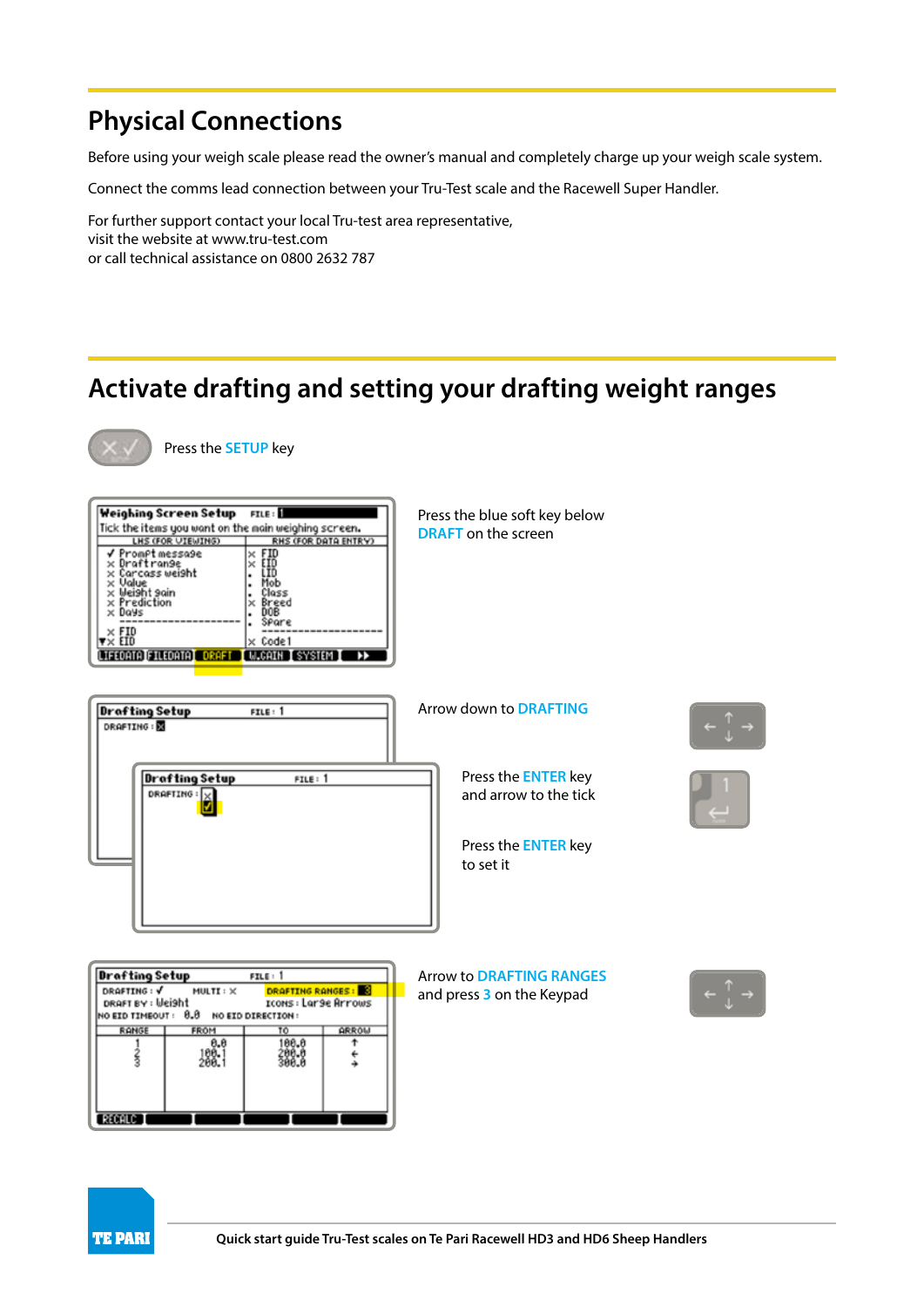| Drafting Setup                                                                                                                                  |      | FILE: 1 |              |
|-------------------------------------------------------------------------------------------------------------------------------------------------|------|---------|--------------|
| DRAFTING: V<br>DRAFTING RANGES: 3<br>MULTI: X<br>DRAFT BY : Wei9ht<br>ICONS: Lar9e Arrows<br><b>NO EID TIMEOUT: 0.8</b><br>NO EID DIRECTION : 8 |      |         |              |
| RANGE                                                                                                                                           | FROM | ĨŌ      | <b>GRROW</b> |
|                                                                                                                                                 |      |         |              |
|                                                                                                                                                 |      |         |              |
|                                                                                                                                                 |      |         |              |

Arrow to and enter the weight ranges for your 3 drafts in the **FROM** and **TO** columns

Also select the draft direction for each draft in the **ARROW** column.

| ⋍ |   |
|---|---|
|   |   |
|   |   |
|   |   |
|   | ٠ |

The other entries should already contain the correct values, if not, Arrow to them and set them as follows:

**ICONS:** set to **Large Arrows** 

**DRAFT BY:** set to **Weight**

**NO EID TIMEOUT:** set to **0.0**

**NO EID DIRECTION:** set to **0**

**Note - these values may differ depending on your current drafting preferences.**

When the entries are set, press the escape key to return to the main screen.

#### **System settings**

Press the **SETUP** key

| Tick the items you want on the main weighing screen.<br>RHS (FOR DATA ENTRY)<br>LHS (FOR UIEWING)<br>Promptmessa9e<br>×<br>Draftran9e<br>Carcass weight<br>Uolue<br>Wei9ht 9ain<br>Prediction<br>Doys<br>Seare<br>FID | Weighing Screen Setup FILE: [] |       |
|-----------------------------------------------------------------------------------------------------------------------------------------------------------------------------------------------------------------------|--------------------------------|-------|
|                                                                                                                                                                                                                       |                                |       |
|                                                                                                                                                                                                                       | EID                            | Code1 |

#### **System Setup** DAMP SYSTEM: Superdamp III (Sheep) DATE: 19/06/2013 ттие: 01:10 BACKLIGHT : Auto POWER UP ZERO : ✔ CONTRAST : 5 AUTO POWER OFF : √ STARTUP SCREEN: √ REWEIGH SOFTKEY : X ID ENTRY CREATES FILE REC. : X REUERSE UETGHTNG : X DISABLE POPUPS : > SOUND : Standard COUNTRY : NZ

Press the blue soft key below **SYSTEM** on the screen

Arrow to **DAMP SYSTEM:** and press the **ENTER** key

Arrow to the **Superdamp III (Sheep)** entry in the list

Press the **ENTER** key to select it



The other entries should already contain the correct values, if not, Arrow to them and set them as follows:

**WEIGHT RECORDING:** set to **Auto**

**RESOLUTION:** set to **.5**

#### **AUTO ZERO TRACK:** set to **On Net**

Press the back arrow to return to the **Weighing Screen Setup**



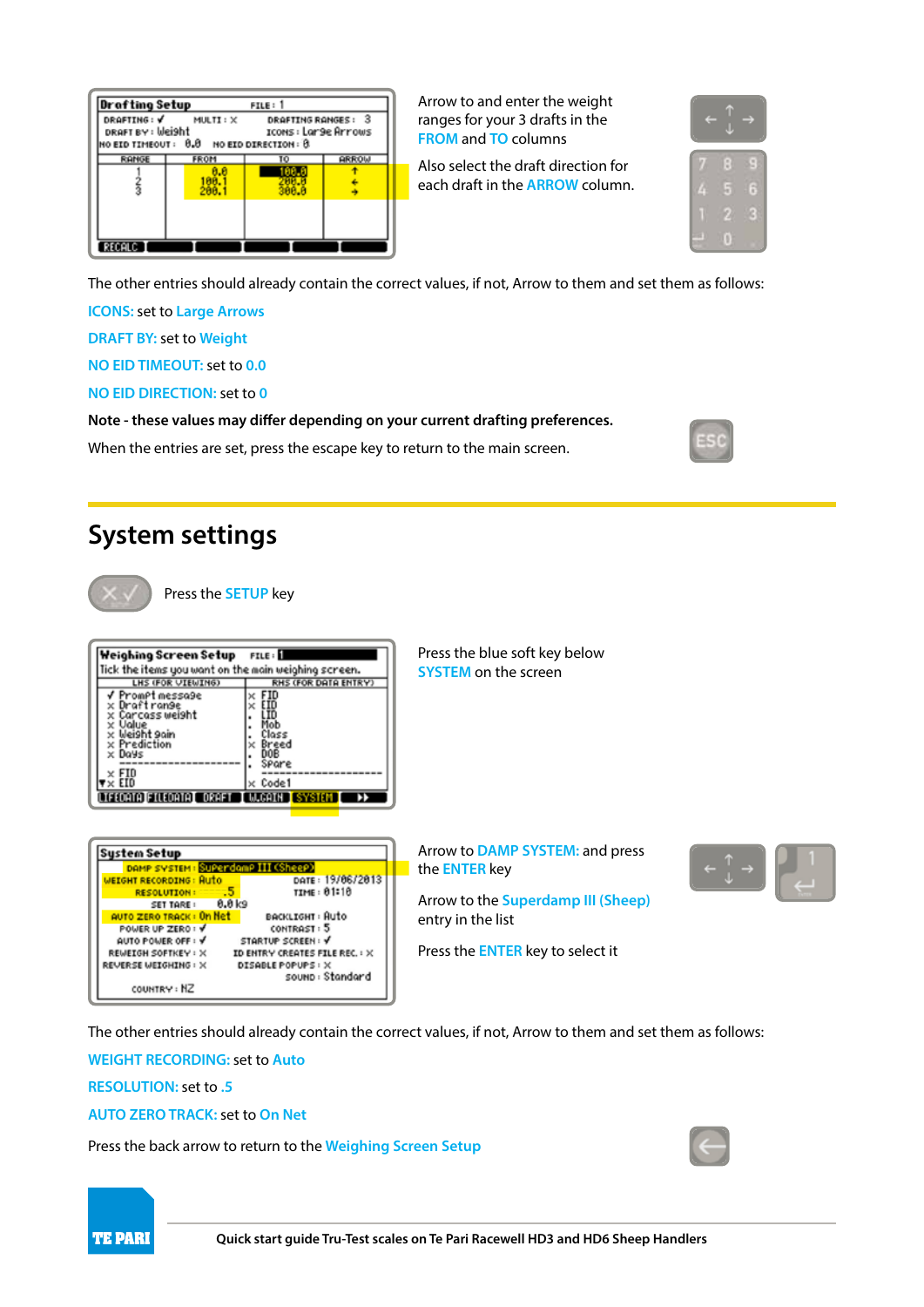# **Check the serial communication settings**

| Weighing Screen Setup FILE                                                                          |                             |
|-----------------------------------------------------------------------------------------------------|-----------------------------|
| Tick the items you want on the main weighing screen.                                                |                             |
| LHS (FOR VIEWING)                                                                                   | <b>RHS (FOR DATA ENTRY)</b> |
| Promptmessage<br>Draft range<br>Carcass weight<br>Value<br>Wei9ht 9ain<br>Prediction<br>Doys<br>FIN | Spare<br>Code1              |
|                                                                                                     |                             |

From the **Weighing Screen Setup**

Press the blue soft key below the page right arrows to scroll across Press the blue soft key below **SERIAL** on the screen



| CON1 RS232 Xon/Xoff 9600 bps         |                                  |                        |
|--------------------------------------|----------------------------------|------------------------|
| PRINT REPORT HEADING : Tru-Test 3000 |                                  |                        |
|                                      |                                  |                        |
|                                      |                                  |                        |
|                                      |                                  | <b>b</b> <sub>Ps</sub> |
|                                      |                                  |                        |
| <b>RS232</b>                         | 9688                             | hos                    |
| SCP ADDRESS: 28                      |                                  |                        |
|                                      | PRINTER TYPE: 48 column<br>RS232 | 9600                   |

| Check the values for the entries<br>alongside CON 1 INPUT:<br>and CON 2 INPUT: |
|--------------------------------------------------------------------------------|
| If not set correctly select and change<br>each of the entries as follows:      |
| CON 1 INPUT: $-\sqrt{-}$ EID - RS232 - 9600 bps                                |
| CON 2 INPUT: $-\sqrt{ }$ - EID - RS232 - 9600 bps                              |

When the entries are set, press the escape key to return to the main screen.



#### **Specialised setup**

Press the **SETUP** and the **ESCAPE** key together

| <b>Specialised Setup</b>                                                                                                                                                                                                                             | This displays                     |
|------------------------------------------------------------------------------------------------------------------------------------------------------------------------------------------------------------------------------------------------------|-----------------------------------|
| WARNING - CHANGING SETTINGS IN THESE SCREENS MAY<br>PREVENT PROPER OPERATION. PRESS ESCAPE TO LEAVE.<br><b>UEIGHT UNITS: K9 ONLY</b><br>Reset Indicator<br>COUNTRY : <b>NA</b><br>DATE FORMAT : dd/mm/YYYY<br>SPAN CAL CELL CAMPING OPTNS1 TOPTNS2 T | Press the blu<br><b>DAMPING O</b> |
|                                                                                                                                                                                                                                                      |                                   |

the **Specialised Setup** screen

e soft key below **n** the screen

| <b>Domping Setup</b>              |                 |     |
|-----------------------------------|-----------------|-----|
| MIN WEIGH TIME: 2.5s              | Set to defaults |     |
| STABILISE TIME: $1.8 s$           |                 |     |
| <b>START WEIGHING : Hutomotic</b> |                 |     |
| TOLERANCE: 0.5d                   |                 |     |
| DISPLAY LATCHING: 4d              |                 |     |
| 0.0<br>MIN WEIGHT:                | MAX MEIGHT:     | 0.0 |
| ALLOW RECORDING : In Tol only     |                 |     |
| CLR RECORDED : USt Chn9           |                 |     |
| 10<br>MOVEMENT THRESH:            |                 |     |
| 9.85<br>DELAY :                   |                 |     |

Arrow to **START WEIGHING:** and press the **ENTER** key